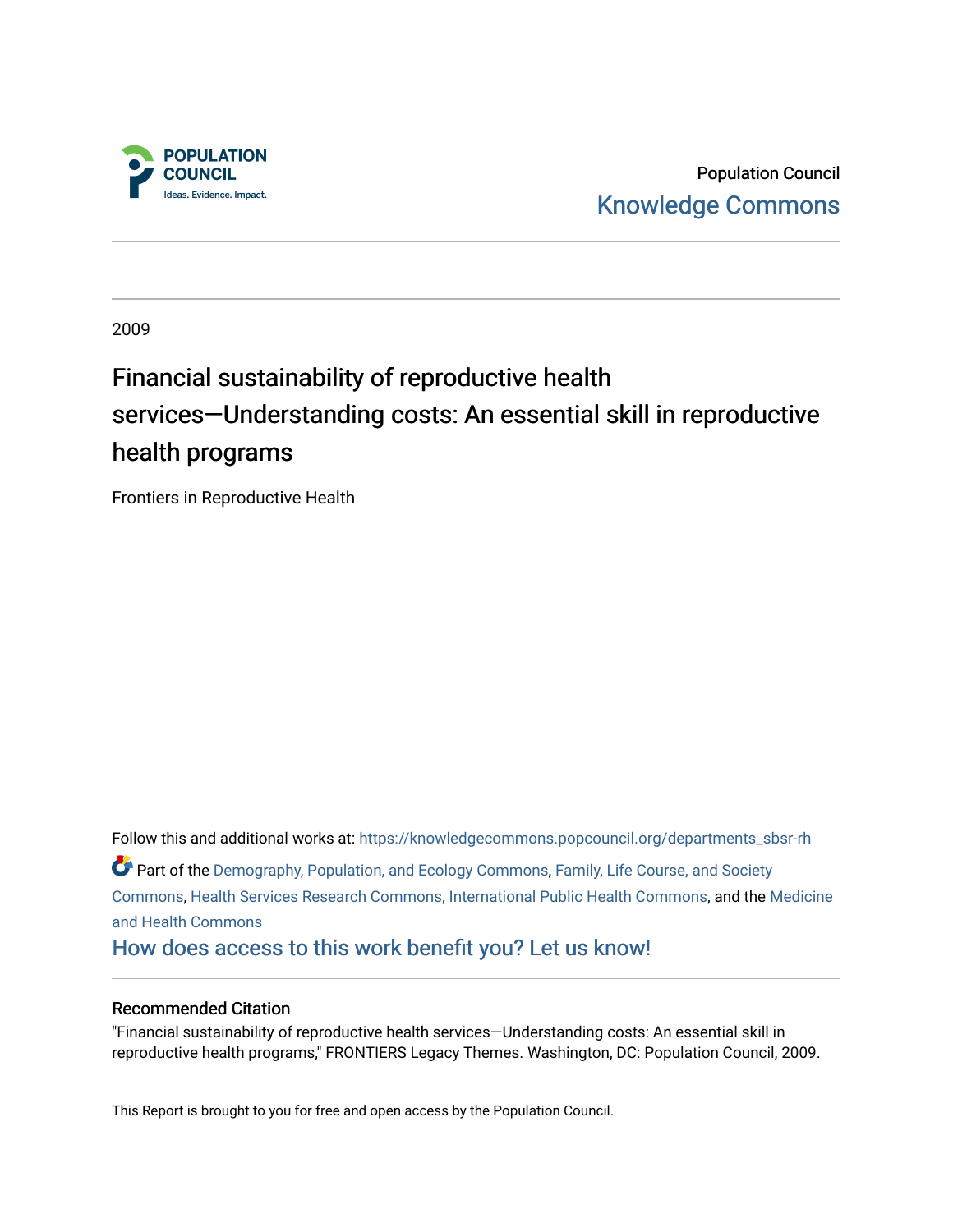

# *Legacy Series:*  FINANCIAL SUSTAINABILITY OF REPRODUCTIVE HEALTH SERVICES

# **Understanding Costs: An Essential Skill in Reproductive Health Programs**

Evidence about cost of intervention is critical for program decision‐making, because it provides evidence about potential for sustainability. Reproductive health services remain a low priority for most developing country health programs and face continuing reductions in donor funding and competition from other priorities, such as HIV and malaria. It is more important than ever to understand costs of interventions when considering scale‐up and sustainability (*Box 1*)—especially comparability of these costs with existing or alternative service delivery strategies. FRONTIERS addressed the need to increase sustainability in two ways: i) routinely monitoring costs of implementing new approaches through operations research; and ii)

#### **Box 1. What Is Financial Sustainability?**

Financial sustainability can be considered a state in which a program can cover its costs by some combination of revenue generated from service charges as well as dependable long-term support to cover routine costs. Thus, a program need not necessarily be self-sustaining if sufficient long-term funding is available from other sources.

This paper is part of a series of eight *Legacy Papers* synthesizing major lessons learned through research conducted under the Frontiers in Reproductive Health Program (FRONTIERS).

The full set of *Legacy Papers* includes:

- -- **Capacity Building**
- **-- Family Planning**
- **-- Female Genital Mutilation/Cutting**
- **-- Gender**
- **-- Integration of Services**
- **-- Sustainability of Services**
- **-- Utilization of Research Findings**
- **-- Youth Reproductive Health**

The complete reports referenced in these papers are available online:

**[www.popcouncil.org/frontiers](http://www.popcouncil.org/frontiers)**

capacity building to enable partner agencies themselves to assess program costs and determine potential economic impact of changes associated with adapting new or revised ways of providing services. FRONTIERS costing studies provide important lessons about ways of measuring the costs and effectiveness of public and non‐governmental programs, systematically planning for costing during scale‐up, and improving understanding of issues influencing financial sustainability.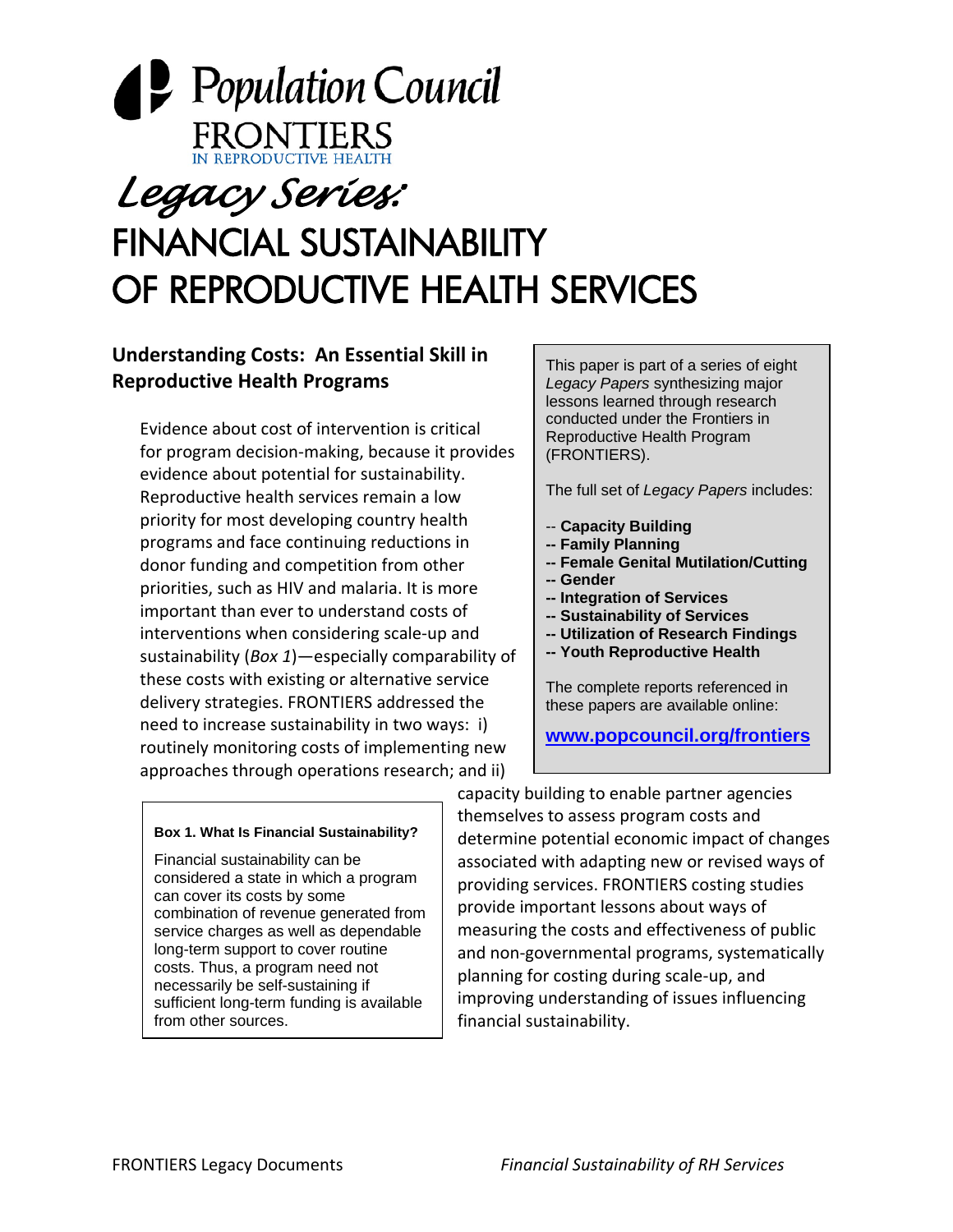# **Determine Costs Early to Enhance Sustainability**

As external support for innovative interventions continues to decline, program managers need to consider long‐term usefulness and sustainability of any new or revised interventions being pilot-tested; there is little point in testing interventions that are not affordable. Some strategies programs can use to assess cost of testing and expanding reproductive health projects, as well as ways of assessing potential income‐generating strategies, follow.

#### **Consider costs of implementing and scaling up interventions from earliest planning**

**stages.** Implementing interventions and institutionalizing effective practices involve costs including labor, capitol, materials, technical assistance, and opportunity costs—all of which need to be borne by government, NGOs, donors, or service users. Thus, when designing a pilot project, planners should attempt to estimate costs of institutionalizing and scaling up interventions before embarking on implementation. Such planning can help to avoid piloting unsustainable interventions. This can be done by identifying and costing resource requirements according to the three main phases of a pilot–test: *planning; introduction of intervention; and ongoing service delivery* (Janowitz et al. 2007). This reduces complexity of costing by breaking project implementation down into component parts and focusing on costs associated with each phase. Scaling‐up costs can then be estimated on the basis of the second two phases, which are likely to represent costs of expanding into new sites (introduction of intervention) and sustaining services on a routine basis (ongoing service delivery).

**Calculate first‐phase and scale‐up costs separately.** Costs of routinely implementing scaled-up interventions are not simple multipliers of costs of pilot projects, but usually are lower than the pilot project on a per-site basis because of economies of scale, streamlining of activities and substitution of lower‐cost resources (Boateng et al. 2006; Birungi et al. 2008). Numerous factors affect the cost of scaling up a successful pilot intervention to multiple service delivery points (SDPs)—including number and size of SDPs, who provides resources and at what prices, and changes in intervention altering cost calculations in scale‐up.

Modeling the scale‐up of a pilot project to improve FP client‐provider interactions in Egyptian clinics shows cost per clinic for implementation would drop significantly from pilot to scale‐up, in part because many planning meetings and preparatory activities—about 25 percent of cost of the pilot project—can be reduced, or can cover a larger number of clinics. Economies of scale also reduce cost of other activities, such as training, because larger numbers of providers can be trained together. For example, modeling scale‐up from 24 to 567 clinics reduces projected costs of planning from \$1,018 per clinic to \$40 per clinic because little additional work is needed to plan for 567 compared with 24 clinics. By contrast, supervision costs might not change after scale‐up as continual supervision is usually necessary to ensure correct implementation of intervention (Janowitz et al. 2007).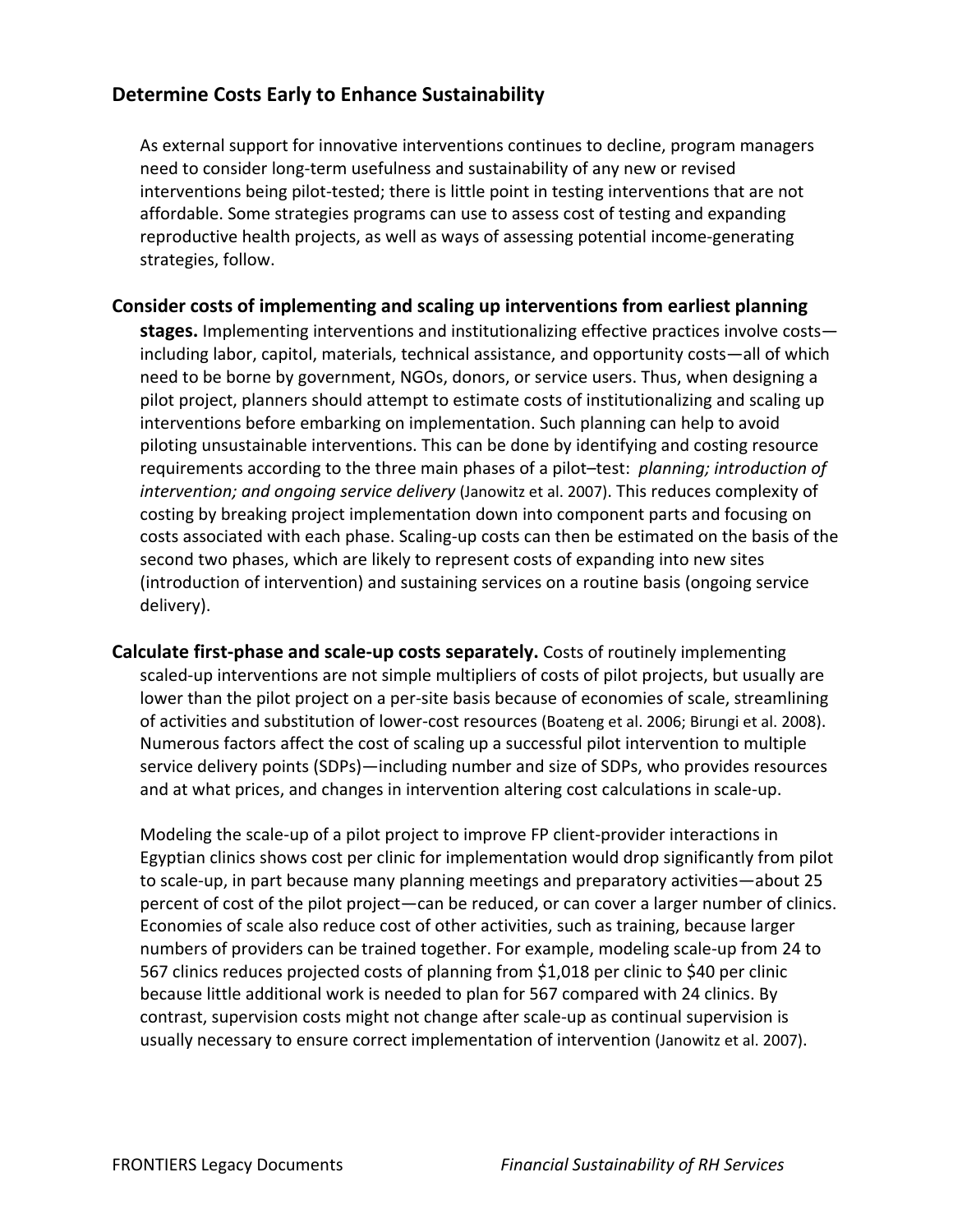**Use existing institutions to pilot‐test activities that could be scaled up.** In Kenya and Senegal, multisectoral approaches for improving youth reproductive health were introduced through public‐sector ministries because existing structures are sustainable and already reach the vast population majority. Staff from three ministries in each country planned and implemented interventions; community leaders and existing youth organizations participated in planning and played major roles in outreach and education. This approach not only contained costs pilot‐testing donors through enormous resource contributions of ministry staff time, infrastructure and facilities, but also enabled expansion and scale‐up costs to be institutionalized within annual budgets and ministry workplans (Joyce et al. 2008).

# **Capacity Building to Help NGOs Achieve Financial Sustainability**

It is difficult to find trained professionals in nongovernmental organizations (NGOs) with experience collecting and analyzing information on service delivery costs. Moreover, few health NGOs possess essential business skills in costing, break‐even analysis and market research, skills necessary for planning and evaluating interventions to control costs and

increase income. FRONTIERS partner, Family Health International, implemented the "Financial Sustainability Capacity Building Initiative" (FSCBI) from 1999 to 2008 to build skills in economic analysis to help NGOs improve sustainability. Staff and managers from participating NGOs in Africa, Asia, and Latin America attended week‐long regional workshops combining training on economic analyses with research proposal development (*Box 2*); those whose proposals were accepted received financial and technical assistance to conduct capacity building and research (Bratt, Janowitz, Homan, and Foreit 2008).

#### **Box 2. Four Types of Cost Studies Undertaken During FSCBI**

*Cost diagnostic* studies focused on measuring the average costs of services provided through clinics and hospitals; *sustainability diagnostic* studies looked at costs and also collected information on competing providers and measured a client's willingness to pay**;** *breakeven analysis* examined the question of how many units of service or product needed to be sold in order to cover fixed and variable costs; and *income generation* studies measured the impact on revenues and costs of a variety of interventions designed to improve financial sustainability.

**One‐week workshops combining didactic training in economics‐related operations research with proposal development and subsequent technical support can build economics capacity in NGOs.** Institutionalization of skills learned in workshops requires repeated practice through subsequent applications. Practice requires not only resources, but also commitment from senior managers who must be convinced conducting OR to develop and test ways of improving financial sustainability is appropriate use of scarce resources. A supportive environment is essential to nurture newly‐formed technical capacity built in a week‐long workshop; this environment is more likely when an NGO has strong and supportive leadership and minimal staff turnover. Only two FSCBI participants (Prosalud in Bolivia and CHAG in Ghana) moved beyond the first round to carry out second‐ generation projects. In both cases, substantial technical and financial assistance was still required to develop and implement these studies. This suggests need for long-term commitment to financial capacity building initiatives (Boateng et al. 2006; Merida et al. 2006).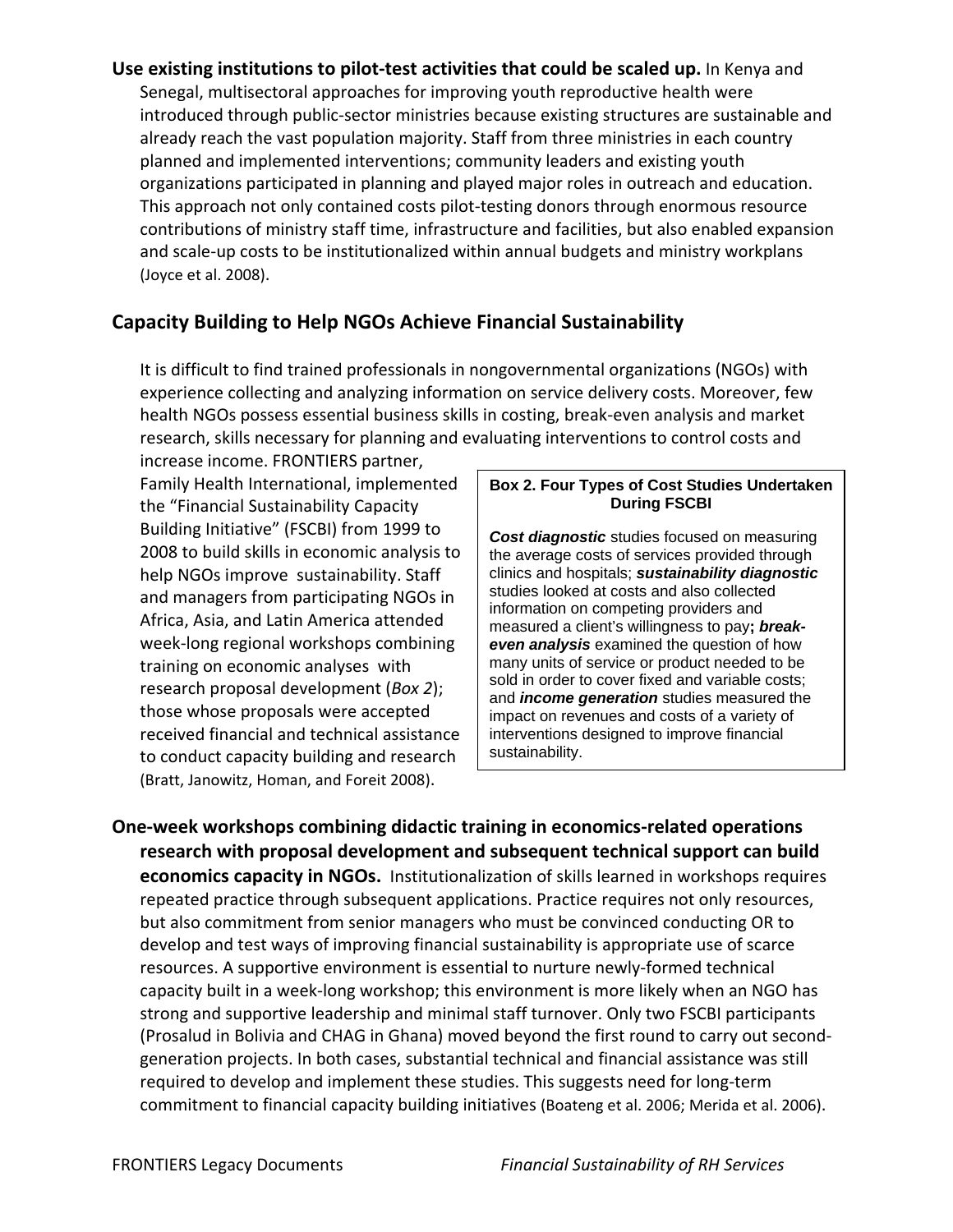- **Management support and commitment are critical.** Ultimately, organizational capacity resides in individuals free to leave for better opportunities. Thus it is critical NGO managers participate in and support financial analysis capacity building so when trained staff leave, skills are retained. Some NGOs in FSCBI lost key staff during implementation, which stopped projects or reduced likelihood of result use. In Bolivia, Prosalud's champion of testing alternative marketing plans left and was replaced by staff who assigned lower priority to developing new marketing strategies. As a result, one of two second‐generation OR projects was dropped, and another was completed with little direct involvement of Prosalud senior management (Merida et al. 2006; Bratt, Janowitz, Homan, and Foreit 2008).
- **NGOs attempting to generate additional income had little success.** Cost control and income generation are the two main paths to financial sustainability available to NGOs. Organizations working with FSCBI tended to show more interest in generating income than controlling costs, but income‐generation interventions failed to produce much additional revenue from RH services. ASHONPLAFA instituted systematic screening $<sup>1</sup>$  $<sup>1</sup>$  $<sup>1</sup>$  in Honduras, for</sup> example, but identified only small demand for additional family planning and RH services; income‐generation efforts should focus on other types of services, such as dental care, optometry services, and internal medicine. In studies with Child In Need Institute (CINI) and Chhetrapati Family Welfare Center (CFWC) NGOs in India and Nepal respectively, additions to revenue were very small, indicating large increases in volume would be needed to make substantial impact on sustainability (Das et al. 2007; Shrestha et al. 2007).
- **Donor expectations for NGO financial sustainability are not always realistic.** Donors encourage financial sustainability while simultaneously expecting increased number of services to the poor. However, serving the poor may inhibit an NGO's self-sustaining efforts, because the poor are often unable to contribute to costs of services. Consequently, NGOs need to cross‐subsidize some services for the poor through revenues earned from profitable services or from external donor support. Organizations attending FSCBI workshops from Bangladesh, Ghana and Nepal were severely constrained by government and donor requirements they reduce dependence on external grants while keeping fees low and/or increasing number of services provided to the poor (Bratt, Janowitz, Homan, and Foreit 2008).
- **NGOs may continue to support ineffective interventions despite negative findings.** It is commonly assumed utilization follows naturally from successful intervention, but in FSCBI, this was not always the case. In one NGO, complementary (paired) products sales did not increase revenues, but training was continued because it could without cost, and senior management continued to believe in it, despite negative results (Bruce et al. 2006). A systematic screening in Honduras was scaled up although only 11 percent of clients were screened (Vernon et al. 2005). Training in financial research and analysis cannot result in sustainability unless senior managers have strong understanding of their purpose and value.

<u>.</u>

<span id="page-4-0"></span> $1$  Systematic screening is a technique for identifying and meeting unmet client need for health care services. Providers use a standardized instrument, generally a checklist or set of questions to determine whether a client needs services other than the one for which she came—such as reproductive health services, immunization, or other services. Providers then offer additional services during the same visit or make an appointment or referral for services that cannot be provided immediately (Foreit 2006, online at [www.popcouncil.org/pdfs/frontiers/pbriefs/Sys\\_Scrn\\_brf.pdf](http://www.popcouncil.org/pdfs/frontiers/pbriefs/Sys_Scrn_brf.pdf)).